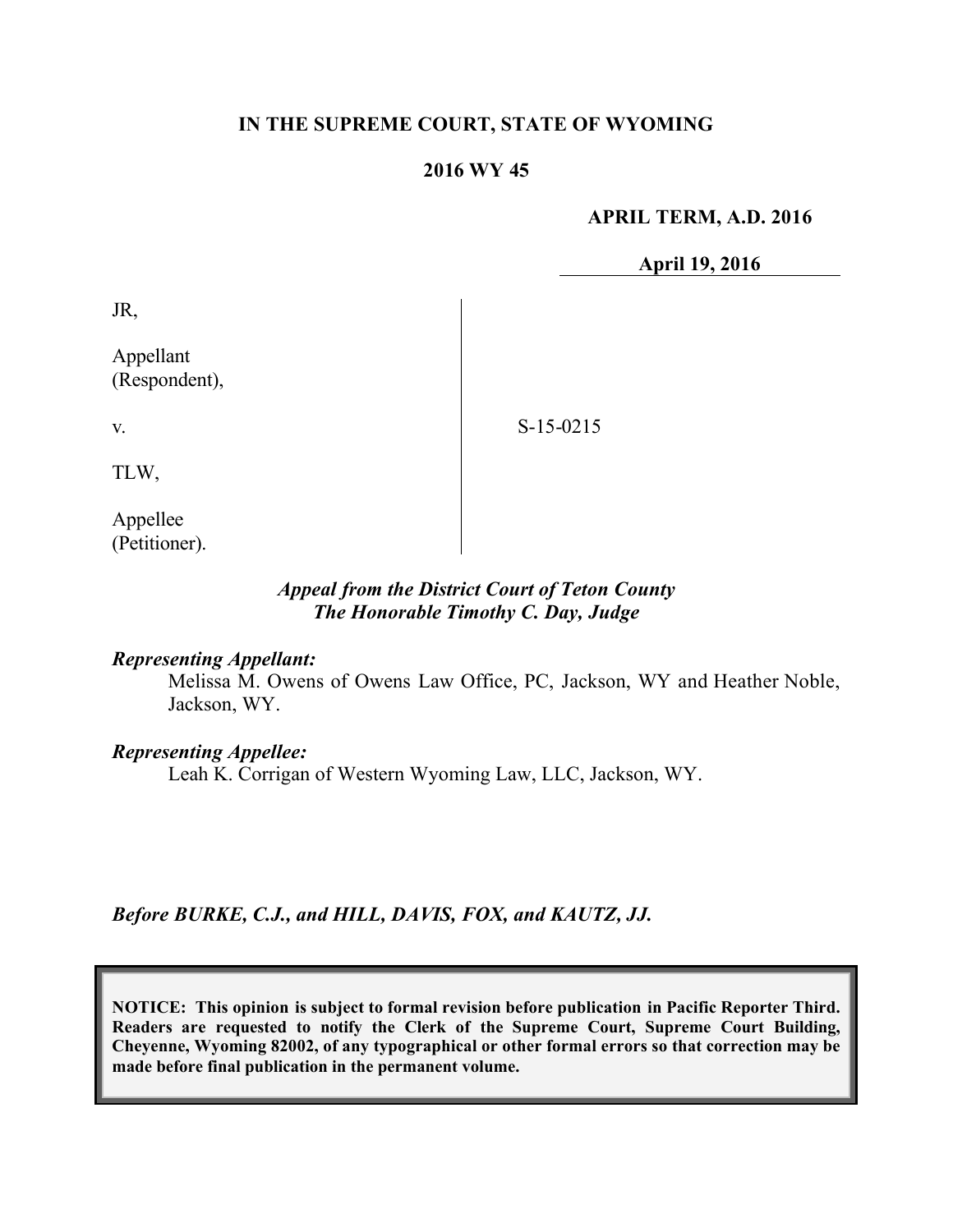## **HILL,** Justice.

[¶1] Appellant (Mother) challenges a district court's order awarding Appellee (Father) primary custody of the parties' children. We will affirm the district court.

## **ISSUE**

[¶2] Mother presents one issue, with three subsections, for our review:

- 1. The district court abused its discretion in awarding custody to Father.
	- a. The district court erred in failing to consider but apparently overruling the minor children's preference – particularly as the district court did not have sufficient basis for assessing how much weight to give that preference.
	- b. The district court had an insufficient basis for deviating from the recommendation of the Guardian Ad Litem.
	- c. The district court had an insufficient basis for granting residential custody to Father after the minor children had been living in Mother's temporary custody in Bozeman for eighteen months.

# **FACTS**

[¶3] Mother and Father were never married but they dated and were living together when their two children were born in 2004 and 2006. Their relationship ended in 2008, but for the most part they shared custody of their children.

[¶4] This matter began in September of 2013, when Father filed a petition to establish paternity, custody, visitation, and support, after he learned that Mother planned to move from Jackson, Wyoming to Bozeman, Montana with the children. A temporary custody hearing was held on November 1, 2013, after which the court awarded the parties joint legal custody with temporary residential custody being awarded to Mother. Accordingly, Mother and the two children moved to Bozeman in December of 2013, and Father remained in Jackson.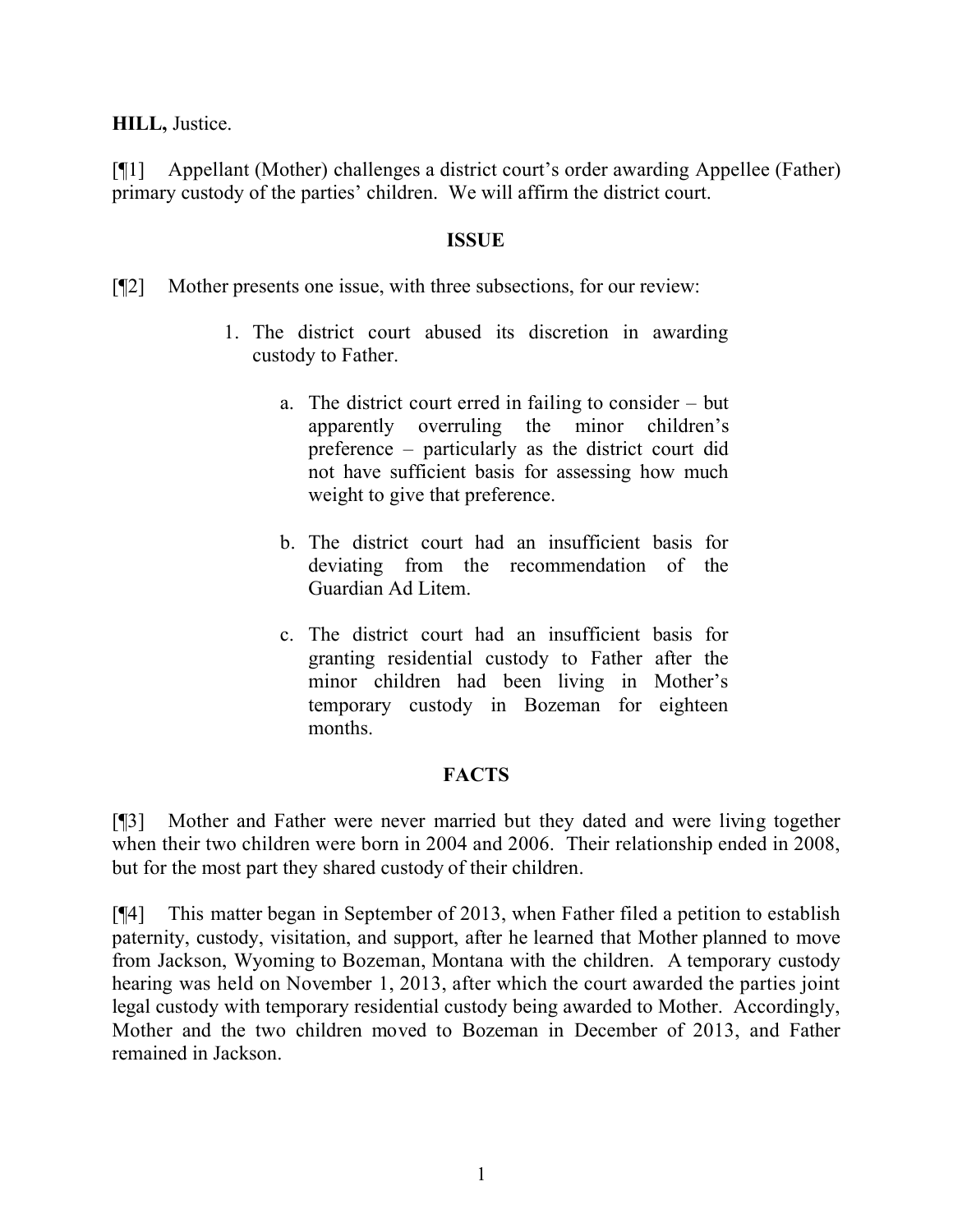[¶5] Almost one year later, in October of 2014, the court held a bench trial to determine custody. The children did not testify and were not interviewed. The court heard testimony from both parties. Testimony also included that from a Guardian Ad Litem (GAL). Ultimately, the GAL recommended that Mother have primary custody. Despite that recommendation, the court awarded Father primary residential custody, subject to Mother's visitation.

#### **STANDARD OF REVIEW**

[¶6] This Court reviews district court decisions affecting child custody and visitation for an abuse of discretion. *Demers v. Nicks*, 2016 WY 13, 366 P.3d 977 (Wyo. 2016). About custody matters we have further said:

> It has been our consistent principle that in custody matters, the welfare and needs of the children are to be given paramount consideration. The determination of the best interests of the child is a question for the trier of fact. We do not overturn the decision of the trial court unless we are persuaded of an abuse of discretion or the presence of a violation of some legal principle.

> A court does not abuse its discretion unless it acts in a manner which exceeds the bounds of reason under the circumstances. Our review entails evaluation of the sufficiency of the evidence to support the district court's decision, and we afford the prevailing party every favorable inference while omitting any consideration of evidence presented by the unsuccessful party. Findings of fact not supported by the evidence, contrary to the evidence, or against the great weight of the evidence cannot be sustained. Similarly, an abuse of discretion is present when a material factor deserving significant weight is ignored.

*IC v. DW*, 2015 WY 135, ¶ 7, 360 P.3d 999, 1001 (Wyo. 2015) (quoting *Stevens v. Stevens*, 2014 WY 23, ¶ 8, 318 P.3d 802, 805-06 (Wyo. 2014)).

#### **DISCUSSION**

[¶7] In Mother's only issue she argues that the district court abused its discretion when it awarded Father primary residential custody. Mother more specifically argues that the court did not consider the children's preferences, that the court did not have a sufficient basis for its deviation from the GAL's recommendation, and that the court lacked a basis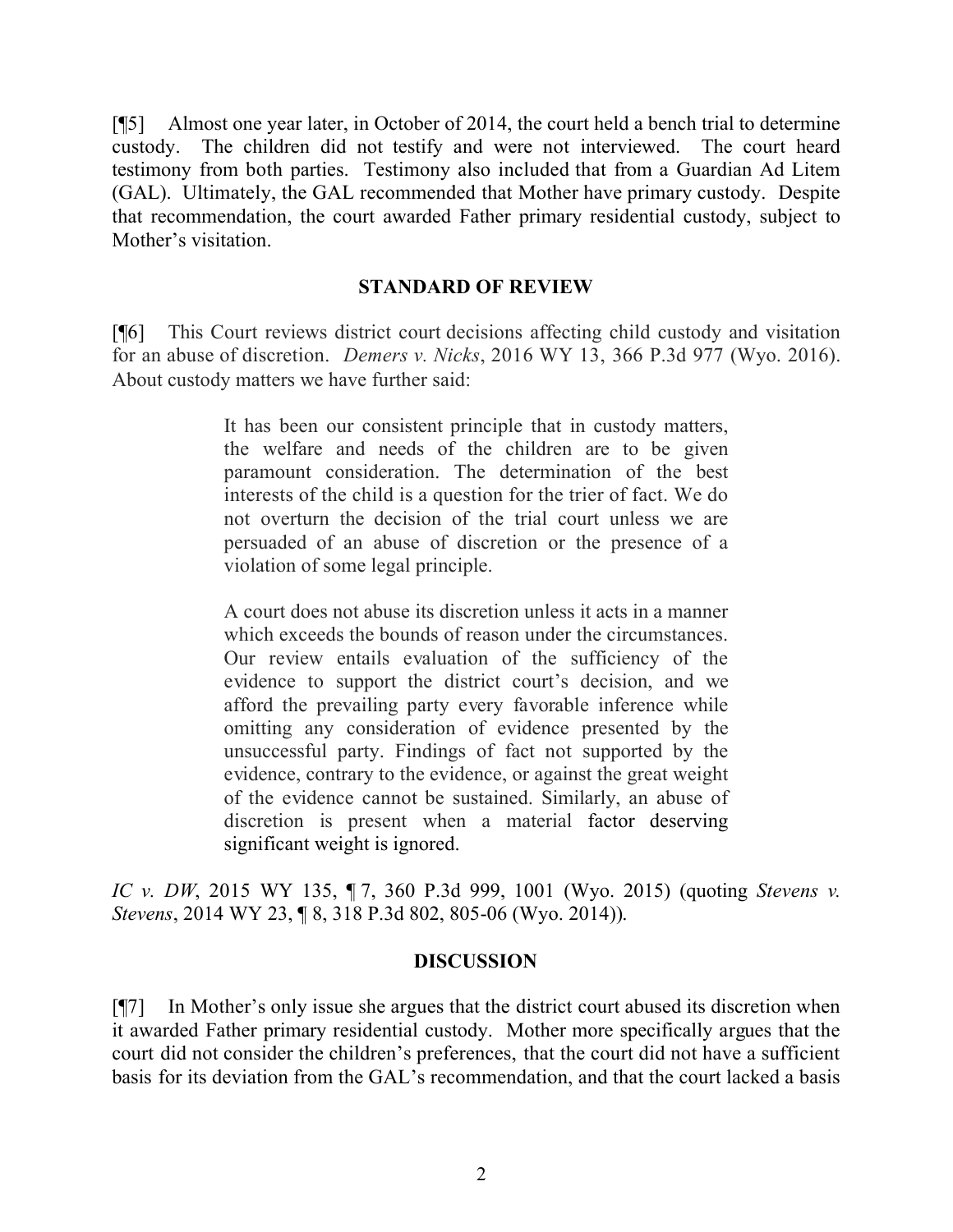for granting custody to Father after the children had lived with Mother in Bozeman for 18 months.

[¶8] The district court detailed its reasoning for granting Father primary custody in a 25-page order. Part of its reasoning reads as follows:

> 39. The testimony in this case, particularly Mother's own testimony, causes the Court serious concerns about the destructive effect of Mother's attitudes towards Father and his parenting. Her communication of those attitudes to the children, however true they may seem to be in her mind, has a deleterious effect upon the children and their resulting relationship with their Father. These attitudes and comments reflect negatively on Mother's judgment as to what is in the best interests of the children. The Court directs the parties to the "Golden Rule" described by Ms. Bjelland and to the parenting covenants described elsewhere in this Order – disparaging a parent in the presence of children does not support the parent-child relationships or the co-parenting relationship.

> 40. Based on the testimony and exhibits described in the preceding factor, the Court finds that Mother has difficulty not intruding on Father's parenting. As noted above, Mother testified that her intrusion could, in her opinion, continue as she deemed necessary and that it was appropriate because, in her opinion, she has higher values than Father. Testimony and exhibits admitted at trial also show that Mother has been critical of Father's ability to substitute as a homeschool instructor when the children are in his care. Mother explained in her testimony that she could have been more diplomatic and constructive in her comments regarding Father's homeschool instruction of the children. While she admitted she could have been more diplomatic, there was no indication that type of communication would end. Rather, as noted above, Mother testified that in her opinion her behavior is justified because she has higher standards than Father.

> 41. Father asserts that Mother micro-manages his parenting and is intrusive. For example, though an email admitted as a trial exhibit, Mother criticized Father's decision to show the children a "Pirates of the Caribbean" film (he would fastforward the movie during certain fight scenes). Mother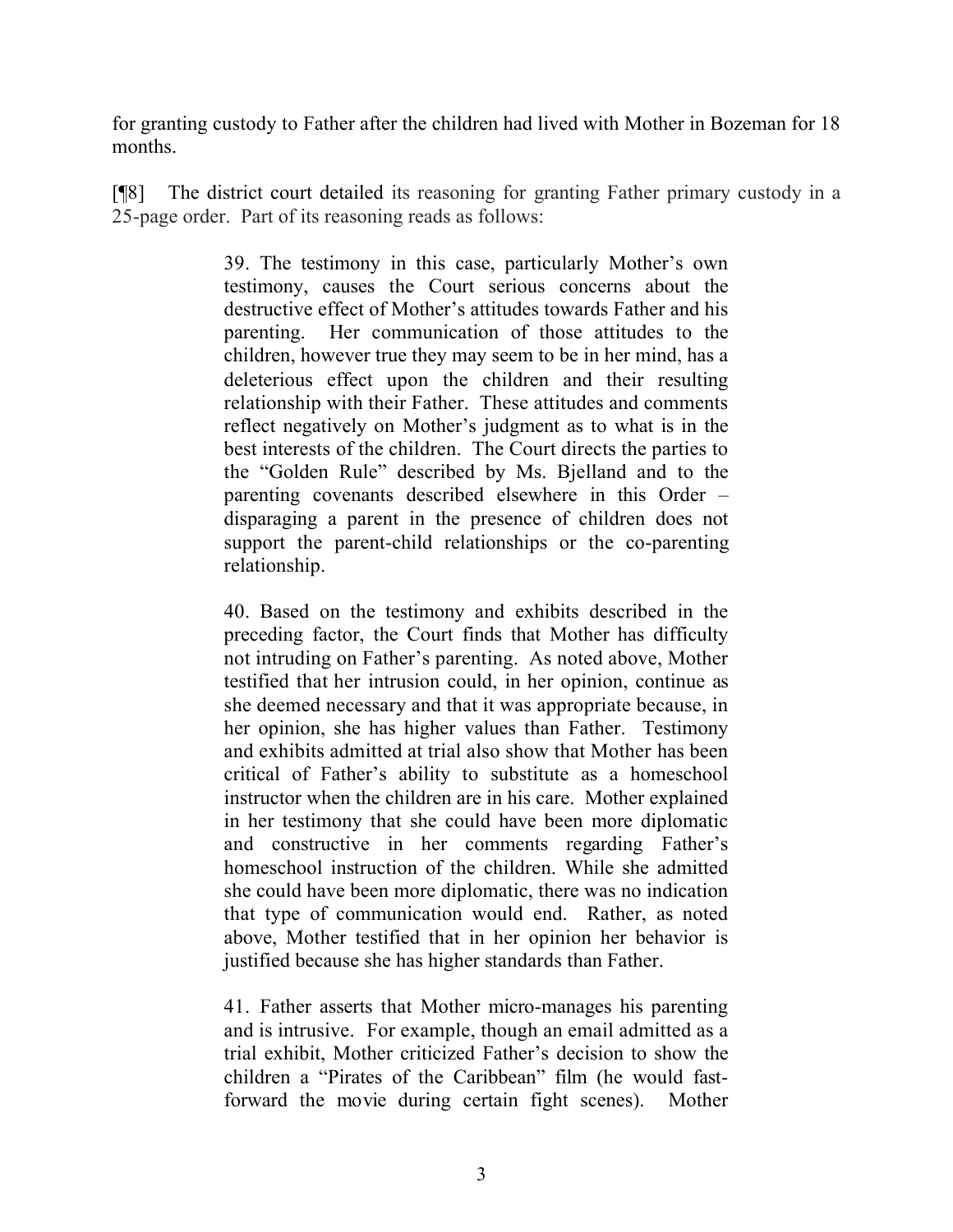testified at trial that in her opinion the film was inappropriate and simply should not have been viewed by the children. Father points to the exhibits regarding his homeschooling and correction of his lessons. Another exhibit was admitted in which Mother criticized Father's use of bookmarks in books the children are reading. Mother testified that she is harsh in her communications to Father but that it is necessary or Father will not listen to her.

42. Religious differences are an issue between the parents. Mother is a Christian whose beliefs are strong. In testimony during trial, witness DB explained that during their dating relationship, Mother was accepting of his separate faith and belief system that was different than hers and that Mother never criticized his or anyone else's religion. However, he also explained that one basis for their break up was that he wanted his children to explore their own spirituality. He did not feel that exploration could occur if he stayed with Mother because of her strong Christian faith.

43. …The children's counselor in Jackson testified that, in her opinion as a counselor, the children would repeat statements about religion that did not seem to be authentically the children's own. She based her opinion in part on statements made by the children that appeared to be "parroting" negative adult statements about the Jewish religion or favoring the Christian religion, in addition to the children's statements about family finances and marital relationships.

44. In citing examples of Mother's strongly held values, as well as her deeply held opinions about Father's parenting, the Court's intent is not to challenge those fundamental values, or even challenge Mother's opinions about Father. Rather, the issue is highlighted because while those values and opinions may motivate Mother's inappropriate and negative communication to the children regarding Father, the effect is to diminish Father in the children's eyes and harm the parentchild relationship. The Court does not believe expert testimony is necessary to conclude a certain degree of parental alienation is inevitable in the dynamic at play here.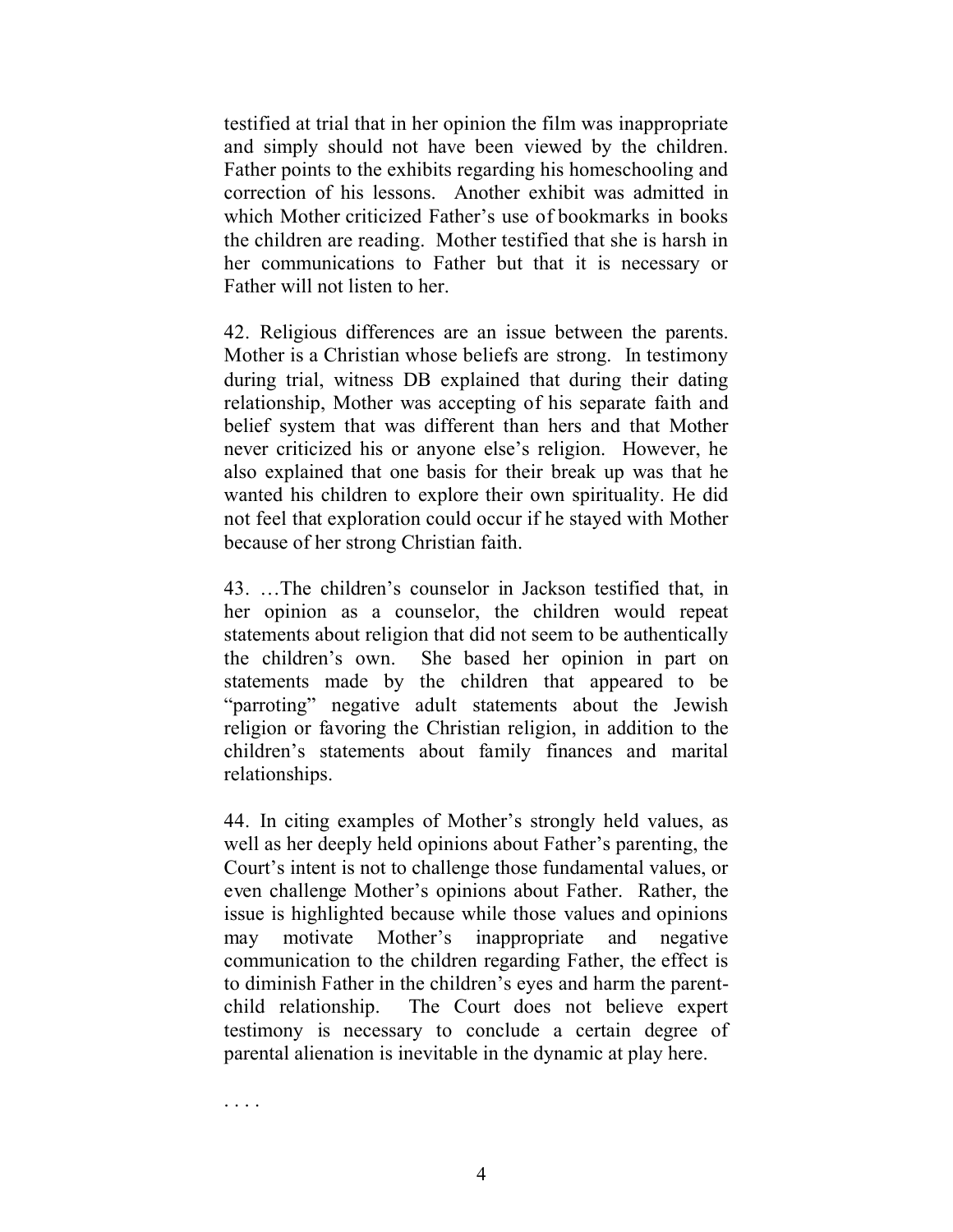59. This decision by the Court has not been easy. Indeed, both parents in this case are on positive sides of the ledger with respect to most of the factors considered. Both parents are good parents. The parents are not good co parents, and Mother has particular difficulty in performing a healthy co parent role. The Court has repeatedly reviewed and considered evidence and testimony in relation to each factor. The Court finds that on balance and after much deliberation, the statutory factors weigh in favor of Father for primary residential custody. [Underline in original.]

60. Mother's apparent attitude of superiority vis-à-vis Father, her negative attitude toward Father that she openly communicates to the children, her inability to allow Father to parent without her invasion, and her difficulty in respecting and supporting his role as Father to the children, causes the Court serious concern. Mother gave the Court no reason to believe these behaviors are likely to change. These behaviors are not in the children's best interest.

61. The children's needs are well served by implementing a custodial situation that optimizes the likelihood that love and respect for each parent is encouraged and supported. That can more readily occur if Father is the primary custodian. Father's more open co-parenting style and less judgmental attitudes with respect to Mother creates an environment that is likely to foster a more positive co-parenting relationship and a better overall relationship between the children and each parent. This best serves the welfare of the children and should help strike a more reasonable balance of the rights and affections of each of the parents.

[¶9] Wyo. Stat. Ann. § 20-2-201(a) (LexisNexis 2013) lists ten statutory factors that a district court must consider when determining the best interests of the children in a custody case. Those factors are:

> (i) The quality of the relationship each child has with each parent;

> (ii) The ability of each parent to provide adequate care for each child throughout each period of responsibility, including arranging for each child's care by others as needed;

(iii) The relative competency and fitness of each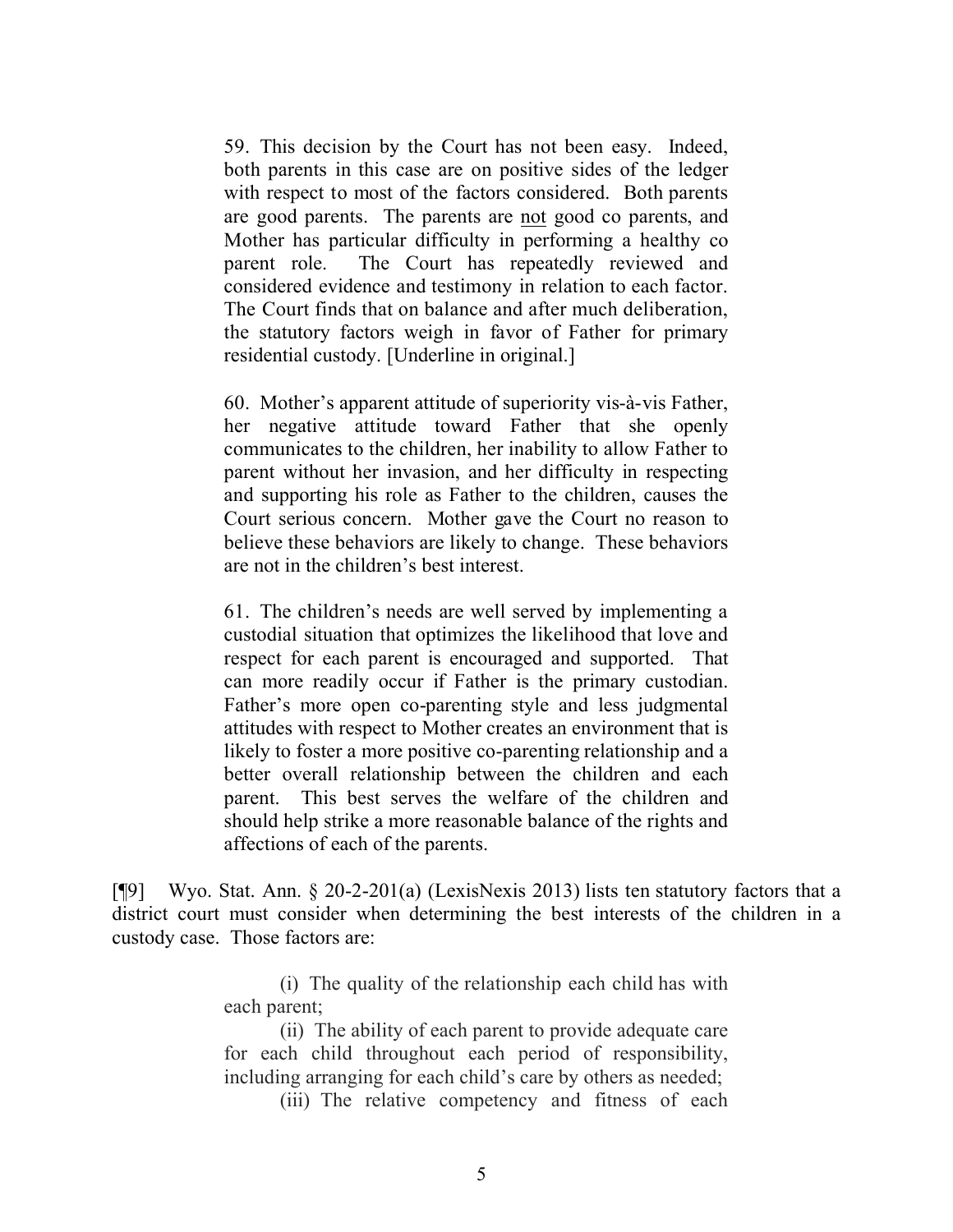parent;

(iv) Each parent's willingness to accept all responsibilities of parenting, including a willingness to accept care for each child at specified times and to relinquish care to the other parent at specified times;

(v) How the parents and each child can best maintain and strengthen a relationship with each other;

(vi) How the parents and each child interact and communicate with each other and how such interaction and communication may be improved;

(vii) The ability and willingness of each parent to allow the other to provide care without intrusion, respect the other parent's rights and responsibilities, including the right to privacy;

(viii) Geographic distance between the parents' residences;

(ix) The current physical and mental ability of each parent to care for each child;

(x) Any other factors the court deems necessary and relevant.

[¶10] In this case, the court decided that seven of the above factors were neutral in that they favored neither parent. However, the remaining three factors favored Father in the court's opinion. According to the district court, those factors weighing conclusively in Father's favor were:

> (v) How the parents and each child can best maintain and strengthen a relationship with each other;

> (vi) How the parents and each child interact and communicate with each other and how such interaction and communication may be improved;

> (vii) the ability and willingness of each parent to allow the other to provide care without intrusion, respect the other parent's rights and responsibilities, including the right to privacy[.]

We said in *Blakely v. Blakely*, 2009 WY 127*,* ¶ 11, 218 P.3d 253, 256 (Wyo. 2009), that "no single factor is determinative. … In fact, depending on the case, different factors will present a greater need for emphasis." Regarding custody determinations, we have also said:

> "The law affords wide discretion to the district court when fashioning custody and visitation provisions for the best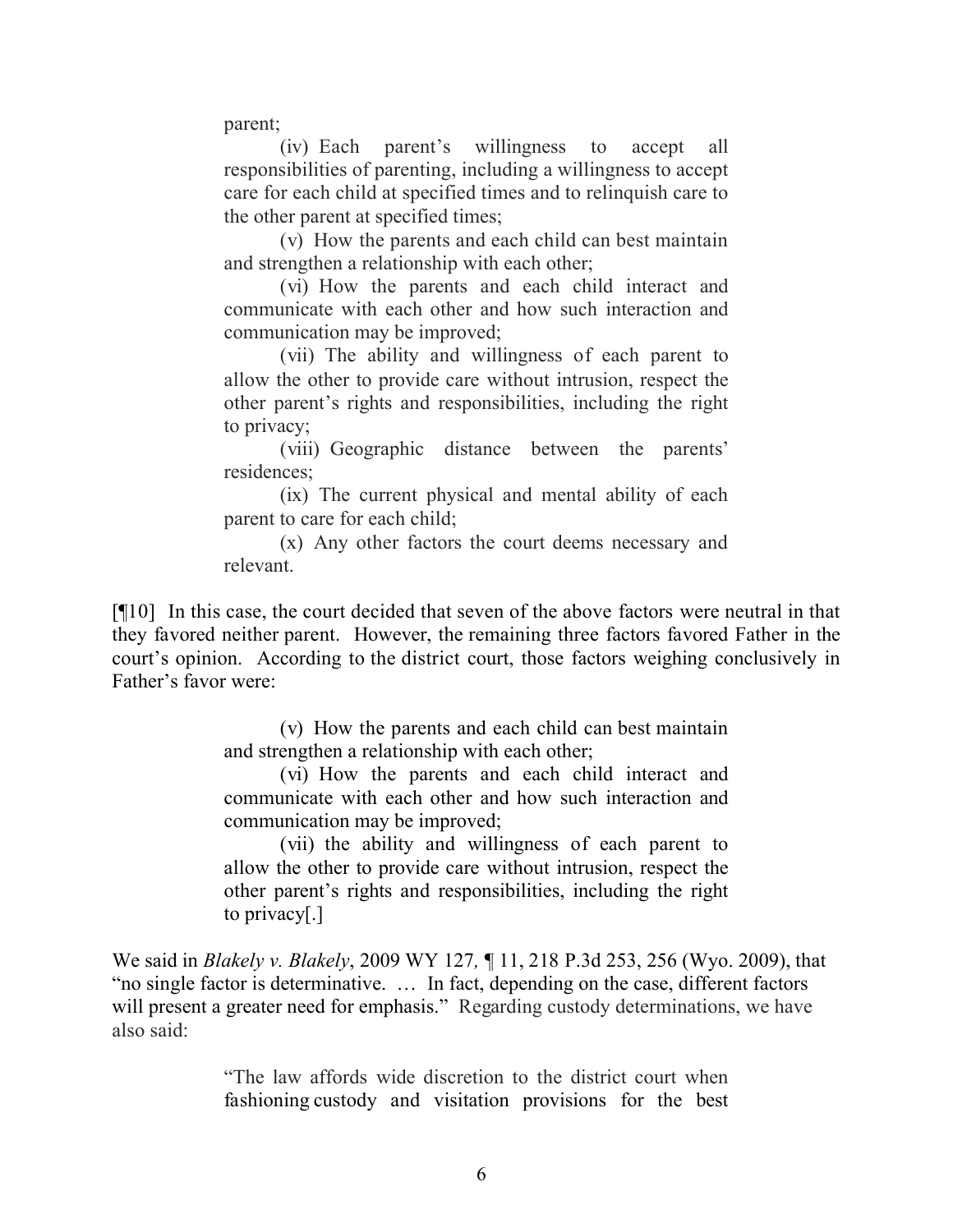interests of the children." *Pace* [*v. Pace*], [2001 WY 43,] ¶ 11, 22 P.3d [861,] 865 [(Wyo.2001)] (quoting *Reavis* [*v. Reavis*], 955 P.2d [428,] 431 [(Wyo.1998)]). Such discretion "encompasses one of the most difficult and demanding tasks assigned to a trial judge." *Reavis*, 955 P.2d at 431. "Ultimately, the 'goal to be achieved is a reasonable balance of the rights and affections of each of the parents with paramount consideration being given to the welfare and needs of the children.'" *Pace*, ¶ 11, 22 P.3d at 865 (quoting *Leitner* [*v. Lonabaugh*], 402 P.2d [713,] 720 [(Wyo.1965)]).

*Dahlke v. Dahlke*, 2015 WY 76, ¶ 14, 351 P.3d 937, 941 (Wyo. 2015) (quoting *Zupan v. Zupan*, 2010 WY 59, ¶ 13, 230 P.3d 329, 333 (Wyo. 2010)). With the foregoing in mind, we turn to Mother's arguments.

# *Children's Preference*

[¶11] Mother first argues that the district court erred in failing to consider the children's preference to live with Mother. We find no abuse of discretion.

[¶12] A child's custody preference, though not conclusive, is a factor that should be given serious consideration in determining custody. *Dahlke*, ¶ 18, 351 P.3d at 942. About a child's preference in custody matters, we have very recently stated as follows:

> We have long held that "the preference of a child of sufficient" age and maturity is a factor to be considered by a court in ascertaining what is in the child's best interests." *Love v. Love*, 851 P.2d 1283, 1289-90 (Wyo.1993) (quoting *Roberts v. Vilos*, 776 P.2d 216, 218 (Wyo.1989)). We have identified several factors to consider in weighing a child's custodial preference:

[T]he age of the child; the reason for the preference; the relative fitness of the preferred and non-preferred parent; the hostility, if any, of the child to the non-preferred parent; the preference of other siblings; and whether the child's preference has been tainted or influenced by one parent against the other.

*Roberts*, 776 P.2d at 219. "In addition, the preference which has a stated basis and is expressed in a plain manner should be accorded greater weight than one whose basis cannot be described." *Id.* at 218-19.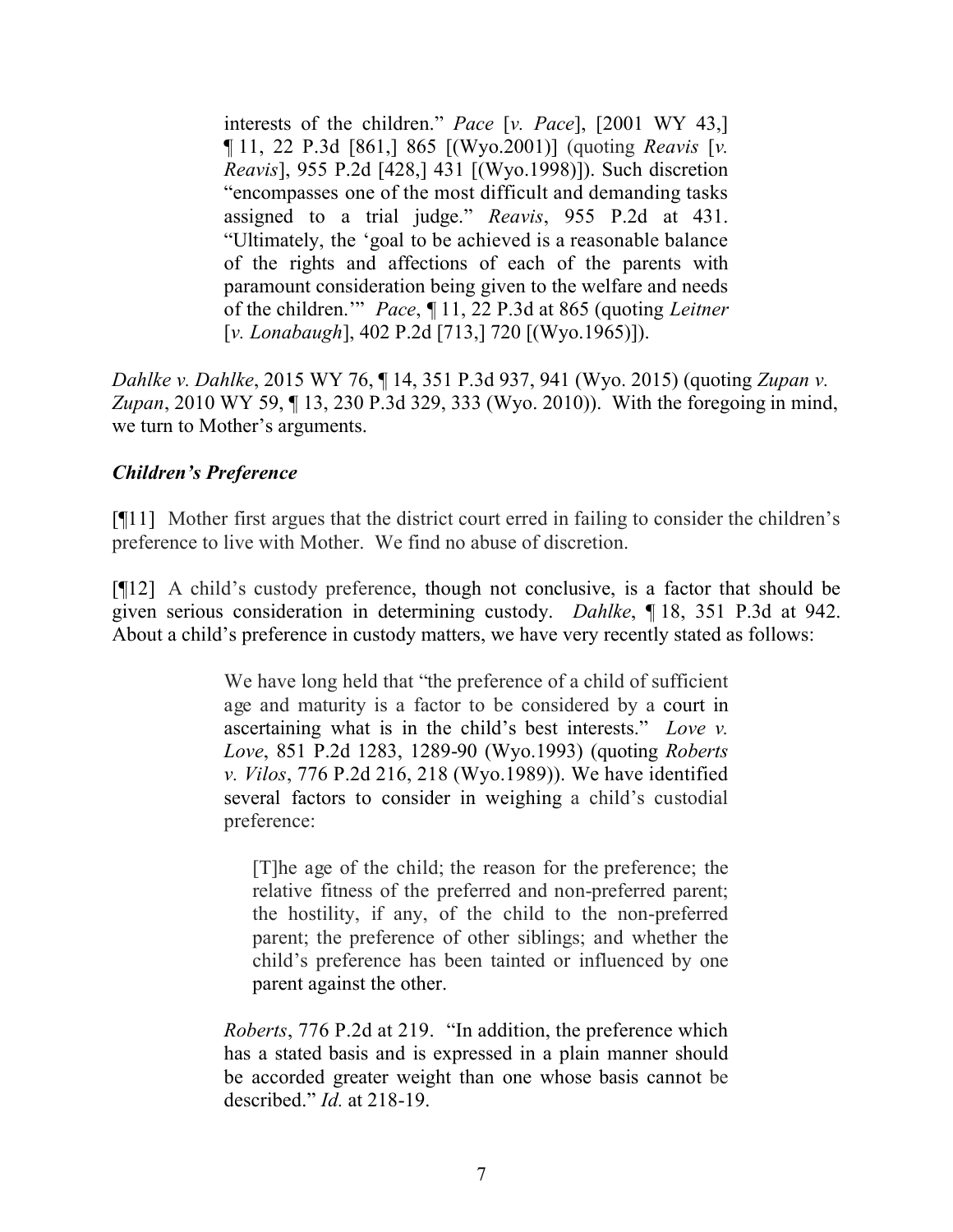. . . While it is true that a child's preference is only one factor to consider, and that it cannot form the sole basis for a custody determination, a child's preference should be seriously considered when the child is of an appropriate age and maturity to assert such a preference. *Love*, 851 P.2d at 1291; *Mulkey-Yelverton v. Blevins*, 884 P.2d 41, 44 (Wyo.1994) ("A child's unequivocal preference to live with a particular parent is a factor to be considered, but the expression of a preference is not conclusive.").

Courts have relied on children's preferences in granting custody where they were found to be "bright, communicative, understanding, and mature for their age," and the decision was "well-reasoned" and "not the product of coaching." *Hansen v. Hansen*, 327 N.W.2d 47, 49 (S.D.1982). We agree that the "welfare of the children \* \* \* is not being served if their wishes are not considered by the trial court." *In re Marriage of Kramer*, 177 Mont. 61, 580 P.2d 439, 444 (1978). *See also, In re Custody of Maycelle D.*, 213 Mont. 225, 691 P.2d 410, 412 (1984). Though the child's preference is but one factor to consider, theses wishes should receive "serious consideration." *In re Marriage of Rolfe*, 216 Mont. 39, 699 P.2d 79, 87 (1985).

*Love*, 851 P.2d at 1290-91.

*Dahlke*, ¶¶ 17-18, 351 P.3d at 942.

[¶13] Regarding the children's preferences in this case, the court briefly noted in its final order that Mother believed the children preferred to live with her. However, beyond that, there was no testimony from either child regarding their preferences. They were never interviewed about a preference. Had they testified, their ages - eight and nine at the time of trial - do not provide significant weight. "The older a child becomes, greater weight should be given his preference." *Love v. Love*, 851 P.2d 1283, 1289 (Wyo. 1993) (quoting *Yates v. Yates*, 702 P.2d 1252, 1256 (Wyo. 1985)).In fact, this Court has rejected the expressed preference of ten and thirteen-year-old children as a controlling factor in a custody decision. *Curless v. Curless*, 708 P.2d 426, 429 (Wyo. 1985).

[¶14] This Court has recently stated that a party's failure to offer evidence to the district court results in a waiver of any argument regarding the significance of that evidence on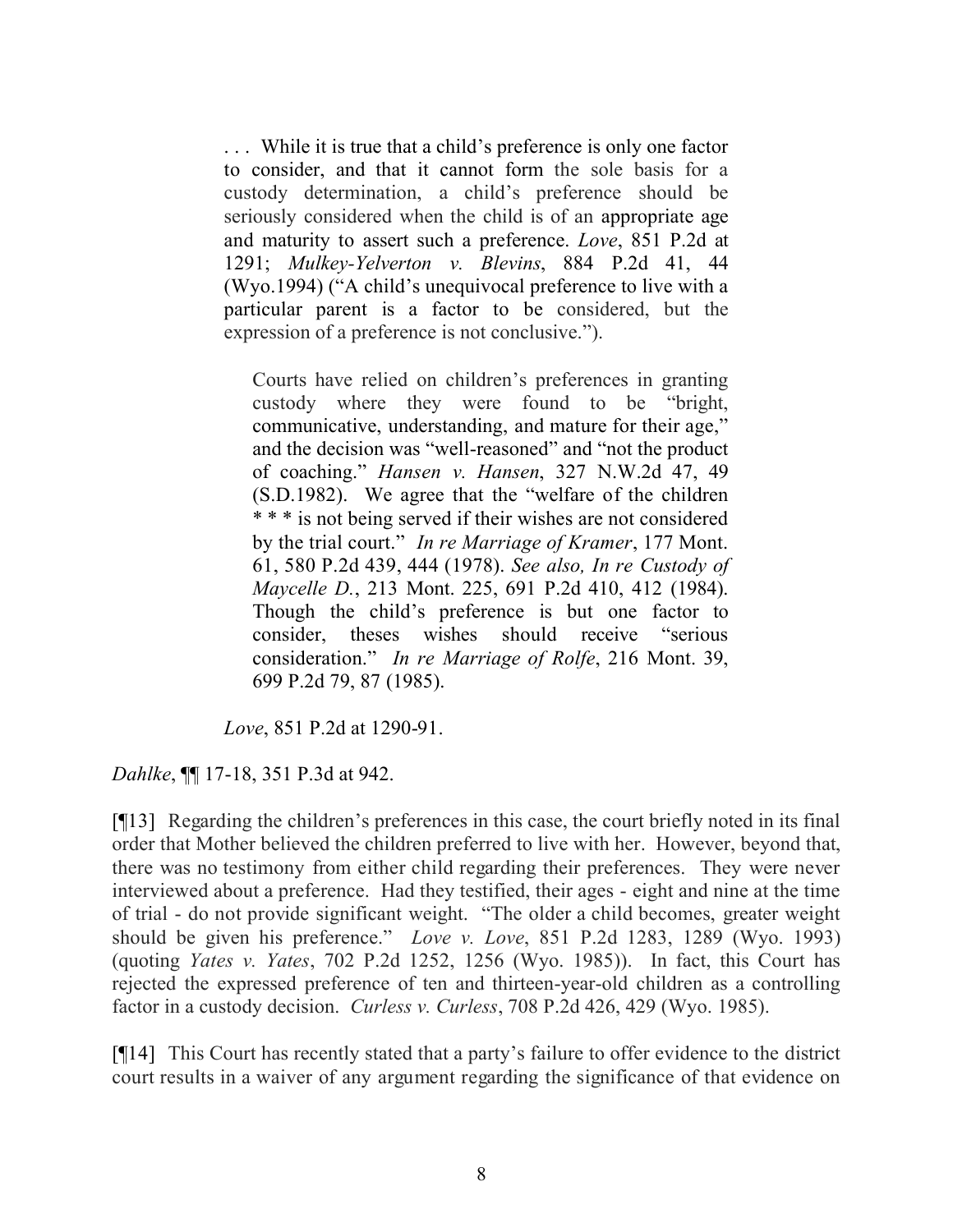appeal. *Guy-Thomas v. Thomas,* 2015 WY 35, ¶¶ 12-13, 344 P.3d 782, 786 (Wyo. 2015). There,

> [w]ife's attorney did not attempt to introduce evidence or make an offer of proof which would tell us what evidence of marital infidelity she would have presented. If Wife had evidence that she wanted to present, her attorney should have offered that evidence, and if she was not allowed to present it, an offer of proof should have been made so that we would know what would have been presented to determine whether an error was made.

[¶15] In this case, Mother did not offer the testimony of her children at trial. The children were not interviewed. The district court had no concrete evidence to consider regarding the preference of the children. Thus, we must find that Mother waived this argument when she failed to put on any direct evidence on her own behalf.

# *GAL's Recommendation*

[¶16] Mother also argues that the district court had an insufficient basis for deviating from the recommendation of the GAL.

[¶17] Regarding the GAL's recommendation, the district court stated:

56. The GAL notes that both children love both parents and both parents love their children. The GAL notes, as does Ms. Bjelland, that the parents have a woefully dysfunctional coparenting relationship. The GAL recommends maintaining the status quo, by suggesting primary residential custody remain with Mother with liberal visitation with Father. The GAL points to the children's satisfaction with homeschooling with Mother and that they are settled in Bozeman in support of her recommendation.

57. The Court respectfully disagrees with the recommendation of the GAL regarding residential custody and visitation. The court recognizes the children are settled in Bozeman since temporary residential custody was granted to Mother. However, the Court finds the co-parenting difficulties between the parents are worse since the move given the distance between homes. When the parents both lived in Jackson and had almost equal time with the children, the relationships between the children and each parent could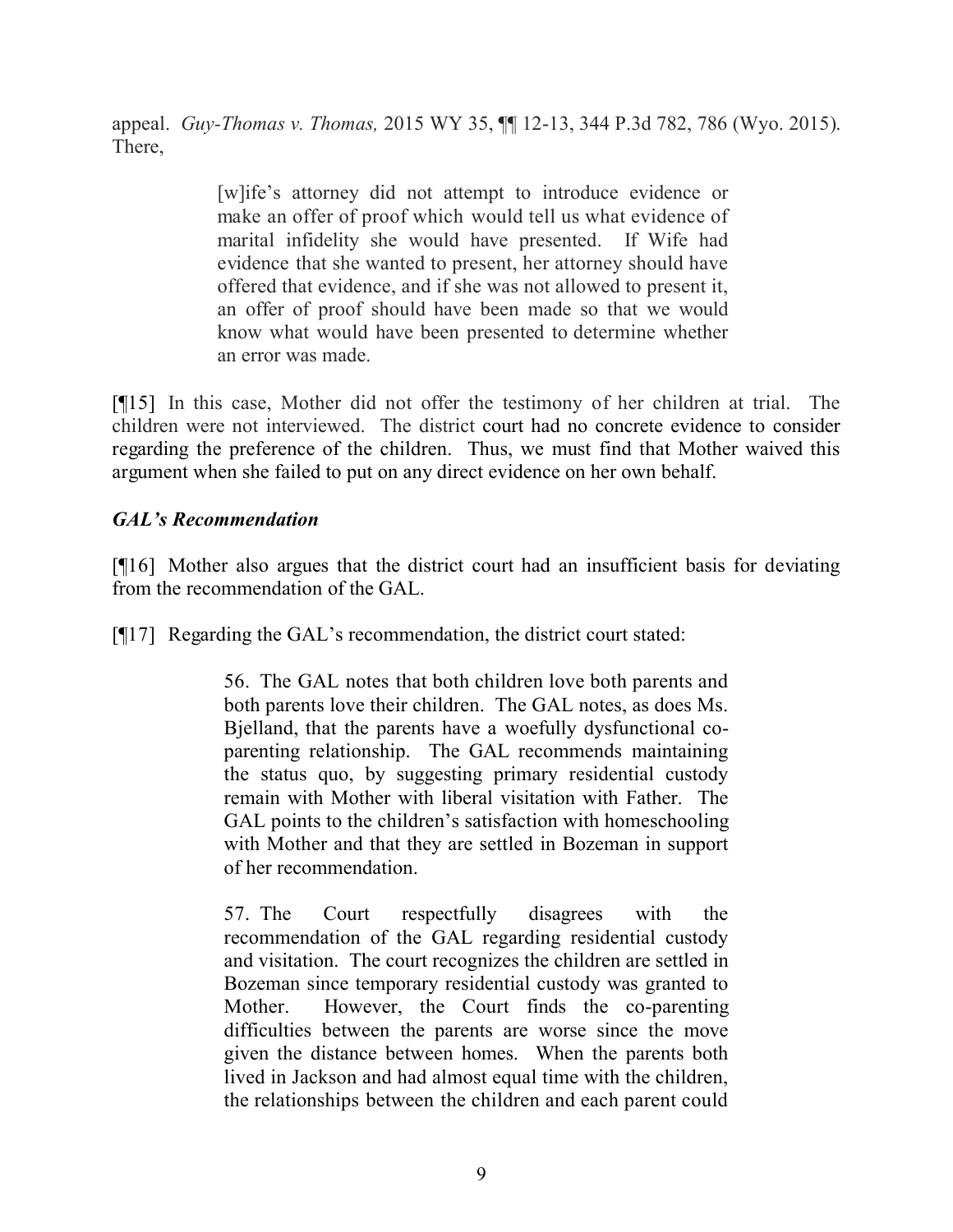be maintained more easily and continue to grow despite any disparaging remarks and co-parenting difficulties between parents. The key factor for the Court is that Mother, as residential custodian, freely communicates with the children in a disparaging manner about Father. Father is handicapped in attenuating that prejudice because of his limited contact with the children as the non-custodial parent. Based on Mother's testimony, there is little reason to believe that paradigm will change if Mother remains as the primary custodian. The Court finds that certain factors weigh in favor of Father – how parents and child can maintain and strengthen relationships with each other; how the parents and child interact and communicate and how such may be improved; and the ability and willingness of each parent to allow the other to parent without intrusion, Wyo. Stat. § 20-2-  $201(a)(v)$ -(vii). The Court finds that Father's parenting style is less intrusive, and more respectful of Mother's parenting, which is conducive to maintaining and strengthening the children's relationship and communication with both parents over time and the geographic distance between homes.

58. Although Mother testified that she believed the children preferred to live with her and would not like moving back to Jackson, she also believes that both children are resilient. Mother also testified that she takes the children's opinion into account but that they are too young to decide what is in their best interests. The court cites this testimony as credible evidence from the current primary residential caregiver that the two children are resilient and have the capacity to healthily adjust to a change in primary custody. No other evidence was admitted to suggest that the children have special needs that could impact either child's adjustment to their former home in Jackson.

[¶18] A court is not required to accept the recommendations of a GAL. *FFJ v. ST*, 2015 WY 69, ¶ 21, 348 P.3d 415, 421-422 (Wyo. 2015) (citing *Olsen v. Olsen*, 2013 WY 115, ¶ 22, 310 P.3d 888, 894 (Wyo. 2013)). Also, "[o]ur rule is that the credibility of witnesses, the weight of the evidence, and conflicts in the evidence must be resolved by the finder of fact[.]" *Montee v. State*, 2013 WY 74, ¶ 23, 303 P.3d 362, 367 (Wyo. 2013) (quoting *Aden v. State*, 717 P.2d 326, 328 (Wyo. 1986)). The district court explained in detail its reasoning in rejecting the GAL's recommendation -- because of the parties' ultimate lack of cooperation. We find no abuse of discretion.